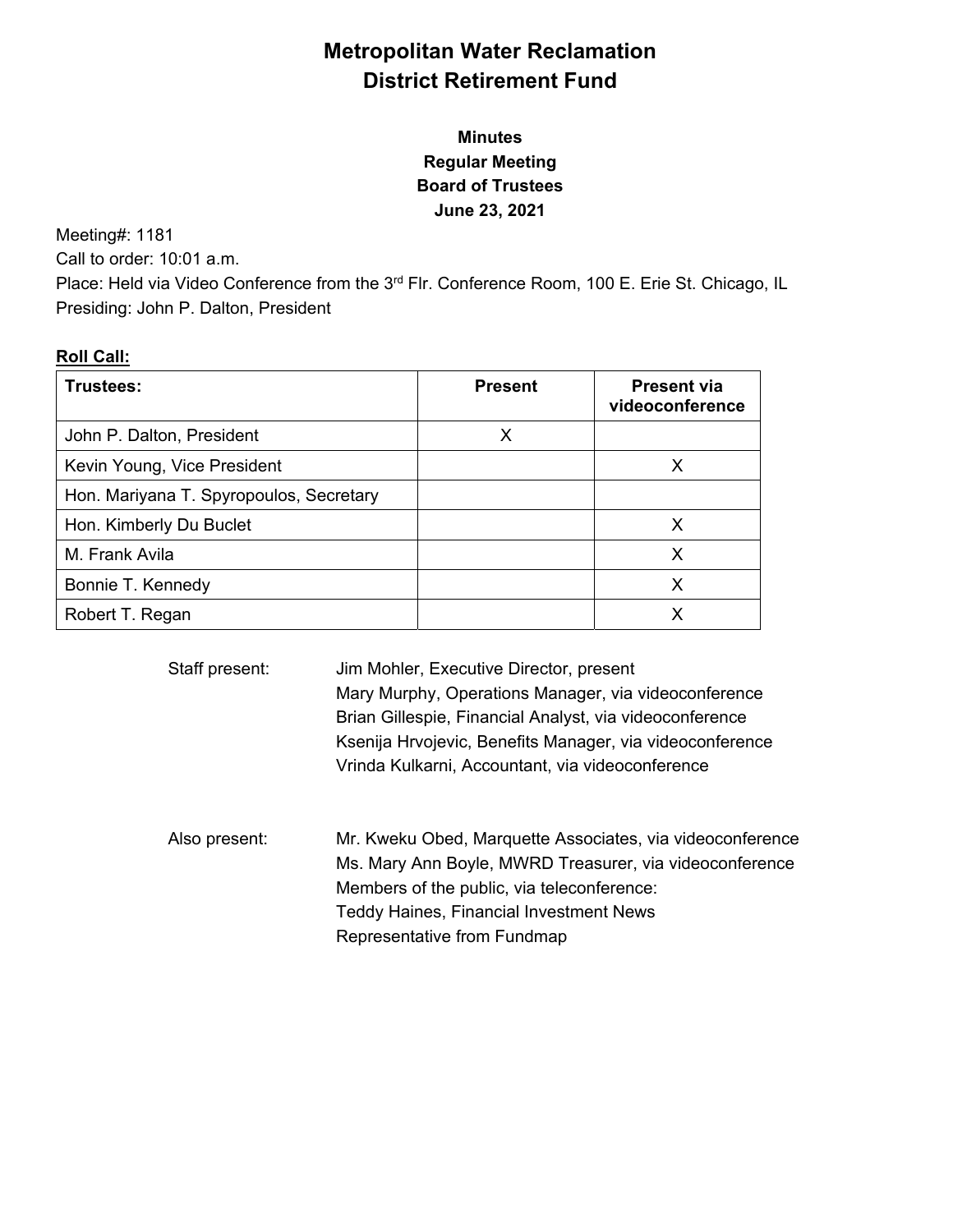# **Roll Call**

President Dalton conducted a roll call.

### **Meeting Notice**

President Dalton stated for the record that since Governor Pritzker has issued a disaster declaration regarding public health concerns from COVID-19, the monthly meeting of the MWRDRF Board will be conducted remotely and in accordance with section ILCS 120 7(e) of the Illinois Open Meetings Act.

### **Meeting attendance**

To ensure that the minutes of the meeting are properly recorded, anyone attending the meeting via teleconference outside the Board members, Fund consultants, and pertinent Fund staff, were asked to identify themselves and affiliation, if any.

### **Public Comment**

President Dalton solicited public comments; there were none.

### **Regular Business**

Approval Special Meeting Minutes – May 12, 2021

*Motion to approve by Vice President Young. Seconded by Trustee Kennedy, unanimously approved by roll call vote.* 

### Approval Regular Meeting Minutes – May 26, 2021

*Motion to approve by Trustee Regan. Seconded by Vice President Young, unanimously approved by roll call vote.* 

### Approval of Executive Session Minutes – May 12 2021, May 26 2021 (1), May 26 2021 (2)

*Motion to approve and to retain the executive session minutes as closed was made by Trustee Kennedy. Seconded by Commissioner Du Buclet, unanimously approved by roll call vote.* 

### Approval of Meeting Agenda – June 23, 2021

*Motion to approve by Trustee Regan. Seconded by Vice President Young, unanimously approved by roll call vote.*

### **Consent Agenda**

Administrative Expenses, 16 items, \$177,582.07 *Motion to approve by Vice President Young. Seconded by Trustee Regan, unanimously approved by roll call vote.* 

Investment Expenses, none

Employee Annuitants - 13 new retirees, \$96,125.34 total monthly *Motion to approve by Trustee Kennedy. Seconded by Trustee Regan, unanimously approved by roll call vote.* 

Surviving Spouse & Child Annuitants – 5 new surviving spouse annuities, \$20,737.84 total monthly *Motion to approve by Vice President Young. Seconded by Trustee Kennedy, unanimously approved by roll call vote.* 

### Refunds - 9 refunds, \$189,673.87

*Motion to approve by Trustee Regan. Seconded by Vice President Young, unanimously approved by roll call vote. (Note: Refunds approved per the Consent Agenda document were \$189,673.87. The amount and number of items stated verbally during the meeting was incorrect.)*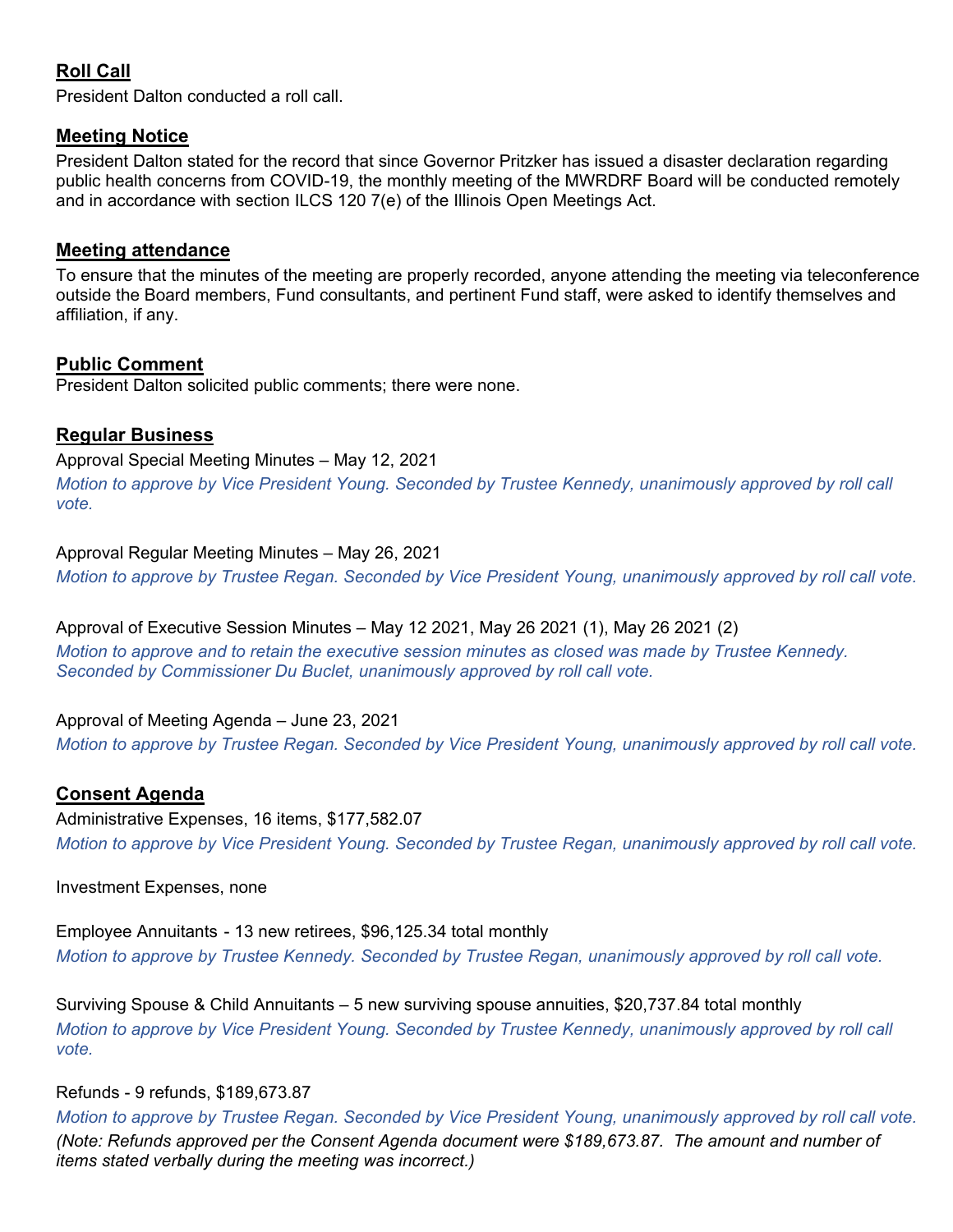# **Consent Agenda, continued**

### Duty Disability, benefits for 13 persons

*Motion to approve by Vice President Young. Seconded by Trustee Kennedy, unanimously approved by roll call vote.* 

### Ordinary Disability, benefits for 2 persons

*Motion to approve by Commissioner Du Buclet. Seconded by Trustee Regan, unanimously approved by roll call vote.* 

### **Administrative**

### **Cash Allocation**

Mr. Mohler reported the following regarding necessary investment withdrawals and funding of upcoming payrolls.

### *For projected July 2021 disbursements of \$16.6M*

Mr. Mohler reported that July 2021 disbursements are expected to be \$16.6M. Board had approved liquidation of \$11.7 M of investment assets from Ariel Investments SMID Value to honor them.

### *For projected August 2021 disbursements of \$16.6M*

Mr. Mohler reported that August 2021 projected disbursements are \$16.6M. Fund staff projects \$15.55M of invested assets will need to be liquidated to honor them. Staff recommends needed liquidity from the following sources:

| <b>Investment Manager</b> | <b>Investment Mandate</b> | (SM) |        |
|---------------------------|---------------------------|------|--------|
| SSgA S&P500               | Passive Large Cap Core    |      | \$15M  |
| Mesirow Financial         | <b>Small Cap Value</b>    |      | \$550K |

*Motion by Trustee Regan to approve staff's recommendation for necessary liquidity. Seconded by Vice President Young, unanimously approved by roll call vote.* 

# **Staff Administrative Update**

### **Retirement Casework Update**

Ms. Hrvojevic reported about members retirement applications; there are 67 retirements year to date. Ten retirement applications that were requested have not been submitted back to the Fund for processing.

### **Pension Administration System - Project Update\***

Ms. Murphy and Ms. Wendy Sanchez of Provaliant reviewed the progress on the PAS RFP project and answered Trustee's questions about BOFA and the proposed timeline. The RFP is set to be posted June 28, 2021.

### **DRAFT GFOA Annual Financial Report (AFR) Update**

Ms. Kulkarni reviewed the progress on the 2020 AFR which is on track to be submitted to the GFOA by the deadline of June 30.

### **FOIA Request Report – YTD**

Ms. Kulkarni presented a summary of the fourteen FOIA requests received since the beginning of the year.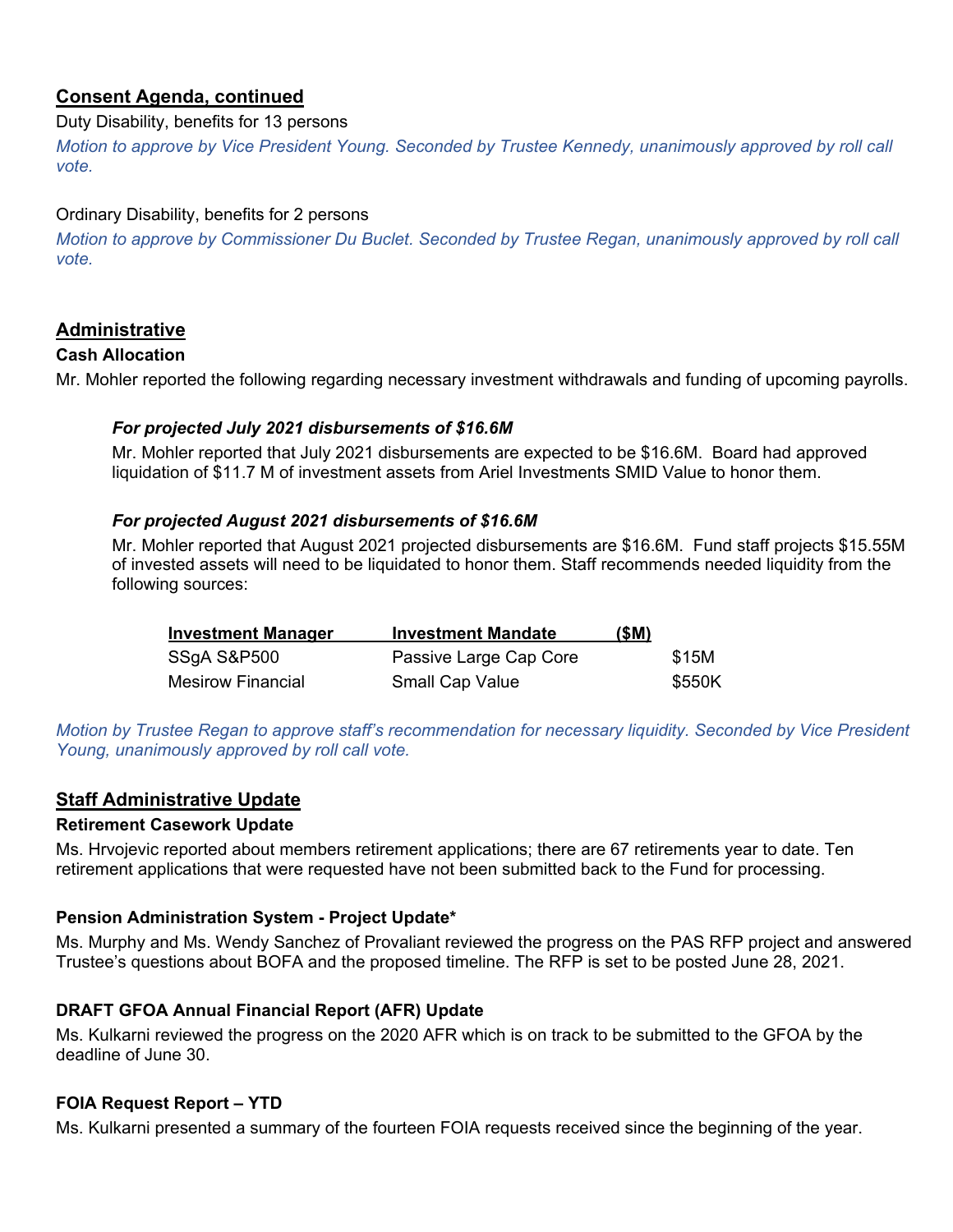### **Staff Administrative Update, continued**

### **2022 Estimated Employer Contribution Funding Resolution – 40 ILCS 5/13-503\***

Mr. Mohler presented the annual funding resolution letter to the MWRD BOC, requesting the plan sponsor to allocate \$87,915,000 for fiscal year 2022.

*Motion to approve the Employer Contribution Funding Resolution was made by Vice President Young. Seconded by Trustee Kennedy, unanimously approved by roll call vote.* 

### **2021 Operating Budget Discussion – Office Equipment\***

Mr. Mohler requested increasing the office equipment budget by \$5,000 to cover the cost of new sealer machine. The new machine will be about 1/3 the size of the old one which was housed by the District.

*Motion by Trustee Regan to approve a \$5,000 increase in the RF Office Equipment budget line item. Seconded by Trustee Kennedy, unanimously approved by roll call vote.* 

### **Department of Insurance 2020 Report Filing\***

Mr. Gillespie reported the 2020 IDOI report, required by ILCS 5/1A-109 will be filed by the due date of June 30. This annual report contains summarized financial, actuarial and investment information for the year 2020.

*Motion to approve by Vice President Young. Seconded by Trustee Kennedy, unanimously approved by roll call vote.* 

### **Retirement Fund Mission Statement – Revised DRAFT\***

Mr. Mohler presented an updated Mission Statement which accurately presents the purpose of the Fund, and requested approval from the Board.

*Motion to approve by Vice President Young. Seconded by Trustee Kennedy, unanimously approved by roll call vote.* 

### **Trustee Education Discussion / Opportunities\***

Mr. Gillespie reported on upcoming Trustee Education Opportunities, noting the upcoming series of online conference by P&I. President Dalton noted the IFEBP conference in October will be both a live conference in Denver and virtual. Mr. Mohler reminded the Trustees that there is an Excel tracker that can be used to easily log the training that they have each completed.

### **Legal & Legislative**

### **Legislative Update**

Mr. Mohler reported that SB-1056, the Fund's OD bill, passed both houses in May, and but has not yet been sent to the Governor.

### **Legal Utilization Update**

Mr. Mohler reported that due to the Fund updating many policies this year, and due to the PAS and Global Low-Volatility Equity RFP issuances, that legal services for JBOH have been utilized to a greater extent than in prior years. However legal expenses to date are well within budget.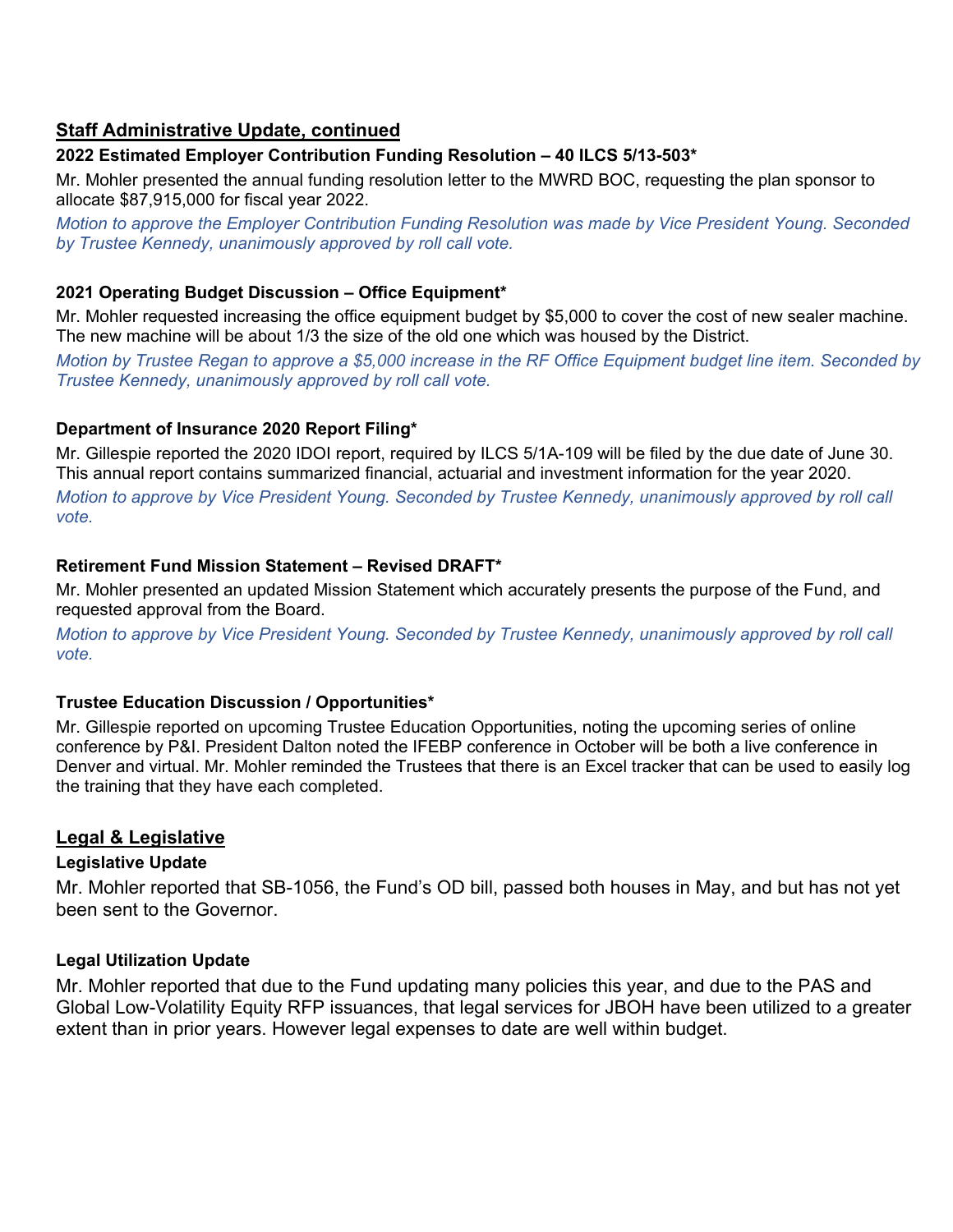# **Legal & Legislative**

### **DRAFT FOIA Procedures Document\***

Mr. Mohler presented the DRAFT FOIA Procedures policy that will be placed on our website and would be used as a resource by the FOIA Officer.

*Motion by Trustee Avila to approve the FOIA Procedures Policy. Seconded by Commissioner Du Buclet, unanimously approved by roll call vote.* 

### **Meeting attendance (reminder)**

To ensure that the minutes of the meeting are properly recorded, anyone attending the meeting via teleconference outside the Board members, Fund consultants, and pertinent Fund staff, were asked to identify themselves and affiliation, if any.

#### **Staff Investment Update(s)**

#### **Manager Presentation to Trustees – Wasatch Advisors**

Mr. Chuck Stolfa, Mr. Jim Larkins, and Mr. Austin Bone from Wasatch Advisors presented to the Board an update on their small-cap value mandate. Discussion ensued.

#### **Current vs. Target Asset Allocation**

Mr. Gillespie presented to the Retirement Board the Fund's current asset allocation compared to their target allocations. He and Mr. Mohler reminded the Board that next month's report should show the 5% allocation to Global Low-Vol in the equity section of the asset allocation schedule.

#### **Watchlist Update\***

Mr. Gillespie reported that after the Board had approved removing DFA Emerging Markets mandate from the Watchlist last month, DFA was notified. Three firms remain on the Watchlist as reported previously - LSV International Small Cap, Decatur Large Cap Growth and UBS Trumbull Property Fund .

### **Investment Consultant Report(s)**

#### **Active vs. Passive Management – Portfolio review**

Mr. Kweku Obed reviewed the current active allocations that are good candidates for passive management, and opportunities to build on the current percentage of 33% of the Fund's actively managed assets that are managed by diverse managers.

### **RFP Global Low/Vol Equity Search – Process Update\*/\*\***

Mr. Mohler thanked Mr. Gillespie, Mr. Obed and Mr. Muzzy for their work on the two new investment management agreements with Northern Trust and MFS. The IMA's still need to be signed, and then the accounts will be set up and funded. Staff will update on progress at the next meeting.

#### **Market Environment**

Mr. Obed reviewed the investment markets as of May 2021. Discussion ensued.

#### **Monthly Flash Report**

Mr. Obed presented the May 2021 Monthly Performance Report, which presents the performance of the Fund's portfolio by asset class and by manager. Discussion ensued.